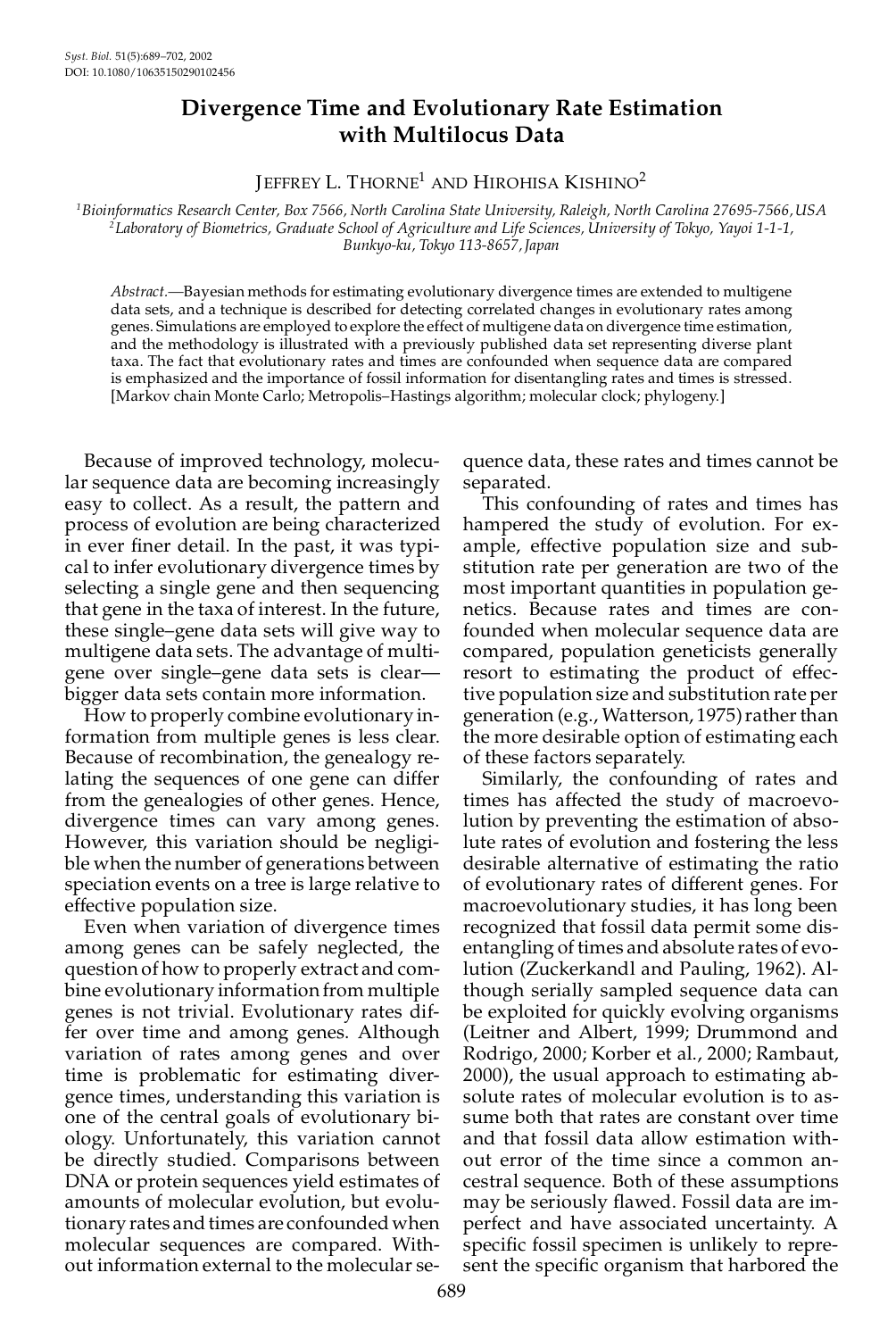gene corresponding to an internal node on an evolutionary tree. Likewise, rates of molecular evolution are certainly not constant over time. The pertinent question is not whether rates are constant over time but how much do rates change over time.

Advances in estimating absolute rates of evolution are being made. The uncertainty of fossil and other nonmolecular information can be incorporated via constraints on node times (Sanderson, 1997) or with more detailed treatments (see Huelsenbeck and Rannala, 1997; Waddell et al., 1999), and the assumption of a constant rate of evolution over time can be relaxed (Sanderson, 1997, 2002; Thorne et al., 1998; Huelsenbeck et al., 2000;Drummond et al., 2001; Seo et al., 2002). These recent advances have the potential to allow patterns of rate evolution to be compared over time and among genes and they permit improved estimates of divergence times to be made.

Here, we extend previously proposed Bayesian techniques for estimating divergence times to the analysis of data sets consisting of multiple gene sequences for each taxon of interest. The extensions are also valuable for comparing rates of evolution among genes and over time. We illustrate our Bayesian approach with sequence data representing four genes from diverse plant taxa (Nickrent et al., 2000) and introduce a method for investigating whether evolutionary rates for two genes change in a correlated fashion.

### HIERARCHICAL FRAMEWORK

Our strategy was designed for multigene data sets where all genes can be safely assumed to share a common set of divergence times. This strategy is based on an explicit model for rate evolution that has been described previously in the context of single– gene data sets (Kishino et al., 2001). Its key property is that instead of assuming constant evolutionary rates, rates at different times can vary but will be correlated. With the autocorrelation of rates that is built into this model, homologous genes from closely related lineages are expected to evolve at similar rates, and those from distantly related lineages are likely to evolve at more different rates.

Specifically, the average rate on a branch of a phylogenetic tree is assumed to be the mean of the rate at the nodes that begin and

end the branch. Given the rate at the beginning of the branch and the time duration of the branch, the logarithm of the rate at the end of the branch is modeled with a normal distribution. The mean of this normal distribution is such that the rate at the end of the branch (rather than the logarithm of the rate at the end of the branch) has an expected value equal to the rate at the beginning of the branch. The variance of this distribution is equal to the product of the time duration of the branch and a parameter  $\nu$  that determines the amount of rate autocorrelation over time. A value of zero for  $\nu$  represents the assumption that rates are constant. As the value of  $\nu$ rises above zero, the expected difference between the rates at the beginning and ending of a branch increases.

In this way, the joint probability density of the rates at all nodes on the tree is defined for a given value of the rate at the root node. Multiple genes can be incorporated into this framework by having the rate at the root node for each gene be an independent realization from some prior distribution. Given the rate of a gene at the root node and a set of divergence times that is shared by all genes, each gene is modeled as experiencing its own independent rate trajectory on the rooted phylogenetic tree, i.e., the distributions of evolutionary rates among genes are a priori uncorrelated.In ourimplementation, rates at the root node for individual genes are independent realizations from a gamma distribution.

We have explored two approaches for incorporating the autocorrelation parameter. The more general is to independently assign each gene its own autocorrelationparameter. By having autocorrelation parameters vary among genes, some genes are allowed to be more "clocklike" than others. We do this by having the value of the autocorrelation parameters for different genes be independent realizations from a gamma distribution. This gamma distribution can be interpreted as summarizing the variability of the tendency for rates to change over time among genes in the genome.

A less general approach is to force all genes to share a common value of the autocorrelation parameter. A gamma distribution is specified to serve as the prior for this value. Although a limitation of this less general approach is that it does not build in a tendency for the amount of rate variation to vary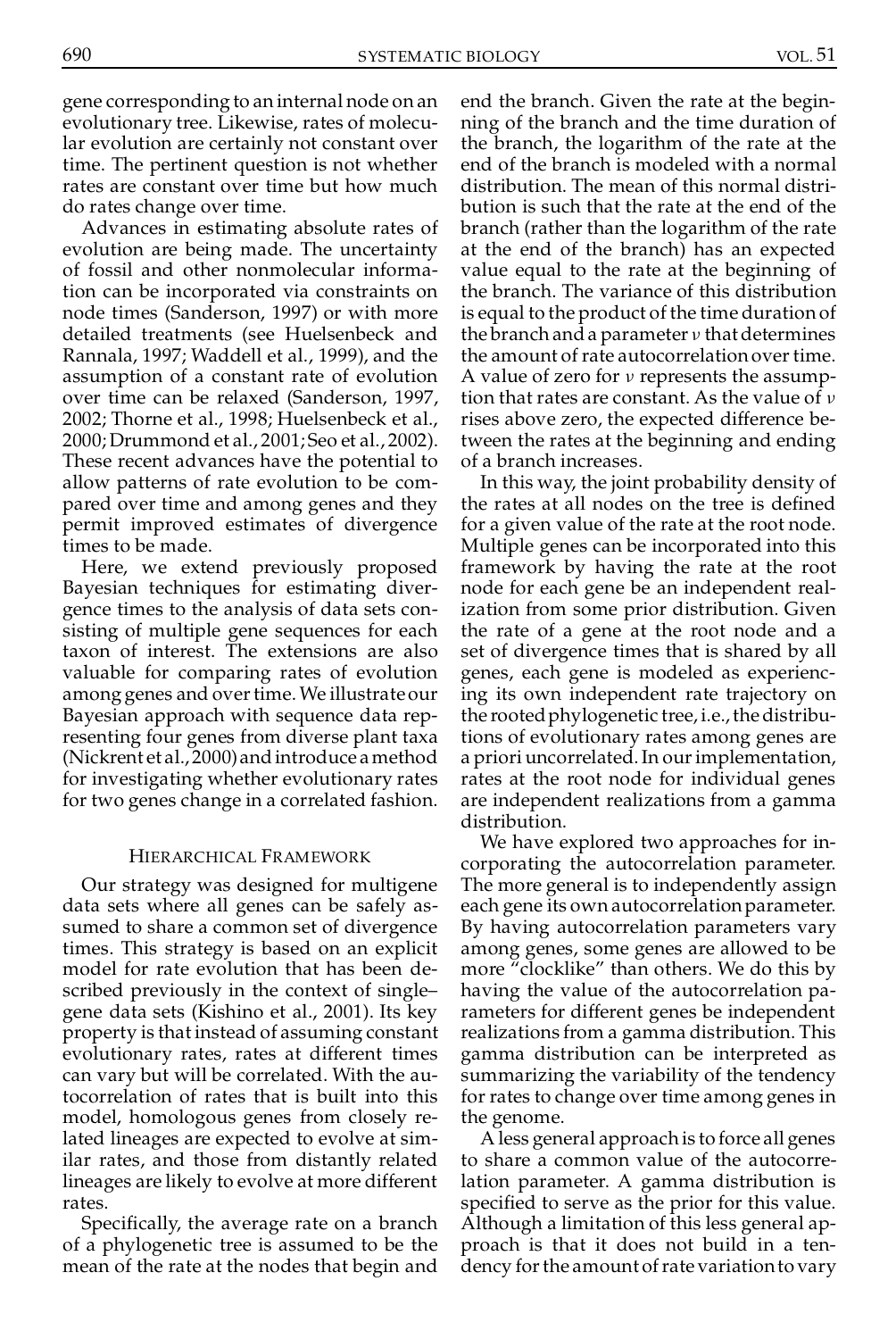among genes, the fact that all genes are governed by the same autocorrelationparameter value can be an advantage when the selected prior for the autocorrelation parameter is a poor summary of the values that are typical of actual genes. Such a situation is simulated below.

We incorporate fossil and other information external to the molecular data in the form of constraintson node times. Constraints that force a node age to exceed a specific value or that restrict a node age to less than a specific value are both allowed. Our experience (Kishino et al., 2001, unpubl. data) indicates that at least one of each of these kinds of constraints should be incorporated into an analysis to obtain reasonably narrow posterior distributions for node times. The presence of at least one of each kind of constraint is evidently important for allowing evolutionary rates and times to be somewhat decoupled in the posterior distribution.

As described elsewhere (Kishino et al., 2001), convergence of the Markov chain Monte Carlo (MCMC) approach to the posterior distribution is enhanced if one of the branches on the evolutionary tree is forced to have the same rate at its beginning and end rather than having the ending rate be determined by the model of rate evolution described above. In our implementation, a particular branch that emanates from the root is selected. The same branch is selected for each gene. Although the rate that is both at the root node and at the end of this branch is permitted to vary among genes, the rate of a gene at the root node and the rate of the same gene at the end of the selected branch are forced to be identical. Except for this selected branch, the rates at the beginning and ends of branches are governed by our model of rate evolution.

Our prior distribution for divergence times has twocomponents (see Kishino et al., 2001). A gamma distribution describes the time duration separating the ingroup root and the tips. Conditional upon this time duration, the prior density for other internal node times depends on the proportion that is obtained by dividing the time separating these nodes and the tips by the time separating the root and the tips. We refer to these proportions as relative node times. Our implementation employs a generalization of the Dirichlet distribution to rooted tree structures to serve as the prior for these relative node times.

In the absence of fossil constraints or serially sampled data, the prior distribution for divergence times can then be expressed in terms of the gamma distribution for the ingroup root time and the generalized Dirichlet distribution for relative node times. This prior distribution is altered by conditioning upon node time constraints. Although conditioning upon node time constraints makes the analytical expression of the resulting divergence time prior much more complicated, this more complicated prior can be approximated via MCMC analysis (Kishino et al., 2001). Because serially sampled data result in internal node times being constrained, the prior conditional upon sequence sampling times can also be approximated via MCMC analysis. With serially sampled data, we determine a relative node time by calculating the time separating the most recently isolated tip and the node of interest divided by the time separating the mostrecently isolated tip and the root.

The Metropolis–Hastings algorithm (Metropolis et al., 1953; Hastings, 1970) that we have employed for single gene analysis (Kishino et al., 2001) can be extended in a straightforward fashion to multigene data. To assess convergence of the Markov chain, our main strategy is to perform multiple MCMC runs from different initial states on the same data. We can then determine whether different runs yield similar approximations of the posterior distribution. Because long MCMC runs appear necessary to achieve convergence, computational tractability is attained by approximating the probability density of the sequence data given the branch lengths with a multivariate normal distribution (Thorne et al., 1998).

### **SIMULATIONS**

Via simulation,we have explored the effect on divergence time estimates of the number of genes in the data set. Simulations based on two tree topologies are described here. Both topologies relate 16 ingroup and 1 outgroup taxa. Both have a true ingroup root time of 0.5 time units. Also, the total time represented on the path from the ingroup root back to the common ancestor of all 17 sequences and then forward to the outgroup taxon is 0.625 time units for both trees. With our MCMC implementation, the outgroup only serves to root the ingroup and only the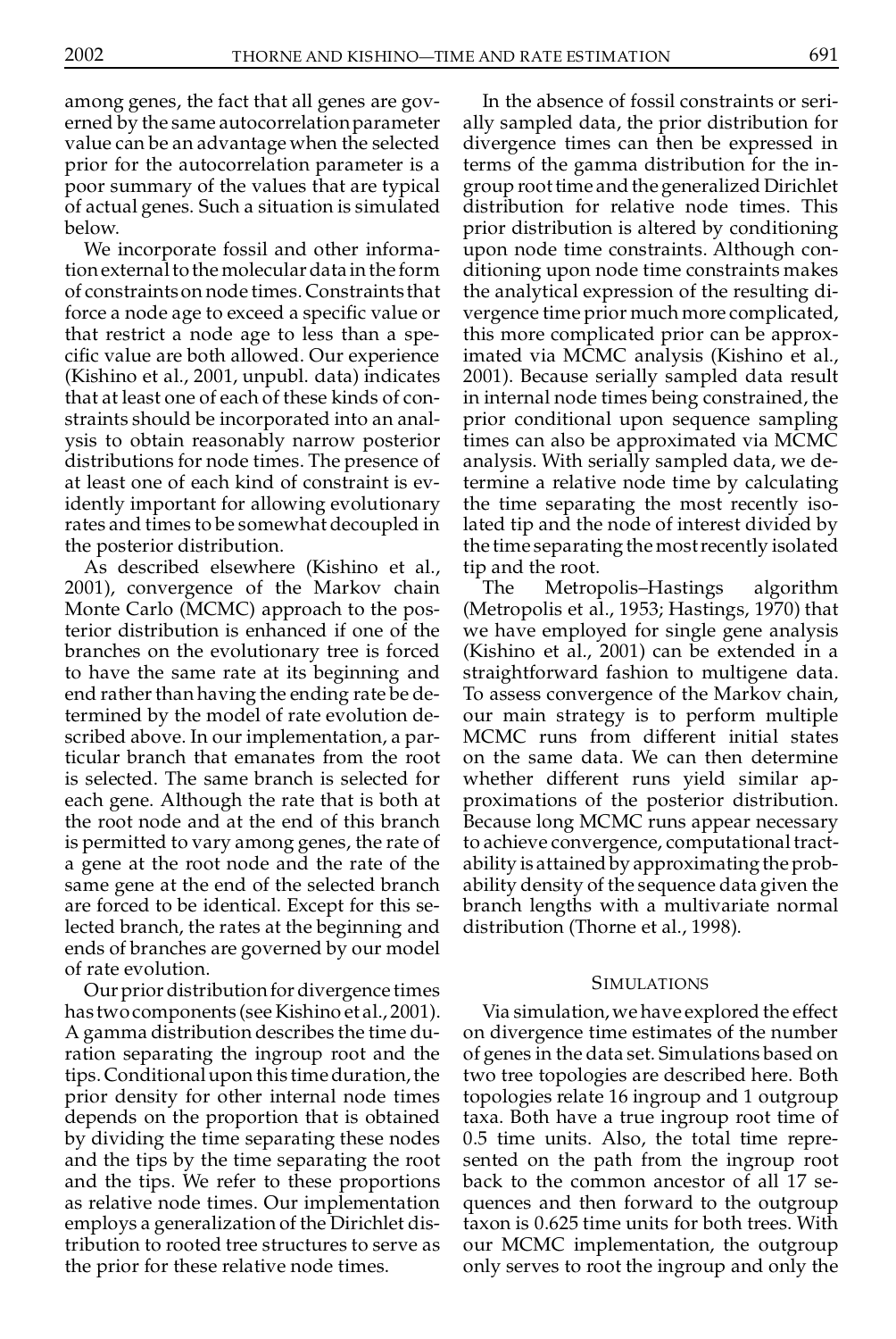

FIGURE 1. Ingroup topologies used in the simulations. (a) Contemporaneously isolated taxa. Constraints are depicted with horizontal lines above and below the node that they constrain. (b) Noncontemporaneously isolated taxa.

times of the ingroup nodes are estimated by our software. The true ingroup node times for the two trees are depicted in Figure 1.

For each gene that is simulated, the rate at the ingroup root node is sampled from a gamma distribution with a mean of 1.0 and an SD of 0.5. The evolutionary rate units are changes per sequence position per time unit. In the analyses, the prior distribution for the rate at the ingroup root node of a gene is in all cases also a gamma distribution with a mean of 1.0 and an SD of 0.5. We matched the gamma distributions of the simulations and analyses because more realistic situations where the true values of parameters are not always characteristic of the priors are unlikely to yield satisfactory results if satisfac-

tory results cannot be obtained even for this ideal case.

With a similar rationale, all genes were evolved according to the Jukes–Cantor model(Jukes and Cantor, 1969), and all genes were analyzed with this nucleotide substitution model. All genes consisted of exactly 1,000 sequence positions. To generate branch lengths for simulating according to the Jukes–Cantor model, the rate at the ingroup root was used to determine the rate at other nodes throughout the tree. For the tree depicted in Figure 1a, two cases were explored. One case was a constant rate of evolution over time, and the other allowed evolutionary rates to change over time. To permit rate change, each gene was assigned its own value of the autocorrelation parameter  $\nu$  by sampling from a gamma distribution with a mean of 1.0 and an SD of 0.5. The model of rate evolution employed to generate data was that implemented in our MCMC approach except that no branch emanating from the ingroup root node was forced to have identical rates at its beginning and ending nodes. The rate of the tip corresponding to the outgroup taxon was also randomly evolved by treating the path from the ingroup root to the outgroup taxon to be a single branch of length 0.625 time units. For all simulations with the tree depicted in Figure 1b, only a constant rate of evolution was simulated.

Three varieties of MCMC analysis were performed. The first assumed that rates were constant throughout evolution. For the other two, unless otherwise noted, the prior for  $\nu$ was a gamma distribution with a mean of 1.0 and an SD of 0.5. One of these two varieties assumed all genes shared a common value of º, and the other assumed that each gene had a separate value of  $\nu$ . We emphasize that the gamma prior with a mean of 1.0 and an SD of 0.5 was selected to assess the statistical behavior of our method. This gamma distribution has little mass near zero. Because the constant rate hypothesis of  $v = 0$  is of general biological interest, a prior distribution for  $\nu$  with more probability mass near zero may often be more worthwhile for analyses of actual data.

All posterior distributions were approximated with the MCMC approach by burning in the Markov chain for 100,000 proposal cycles, where each cycle consisted of a variety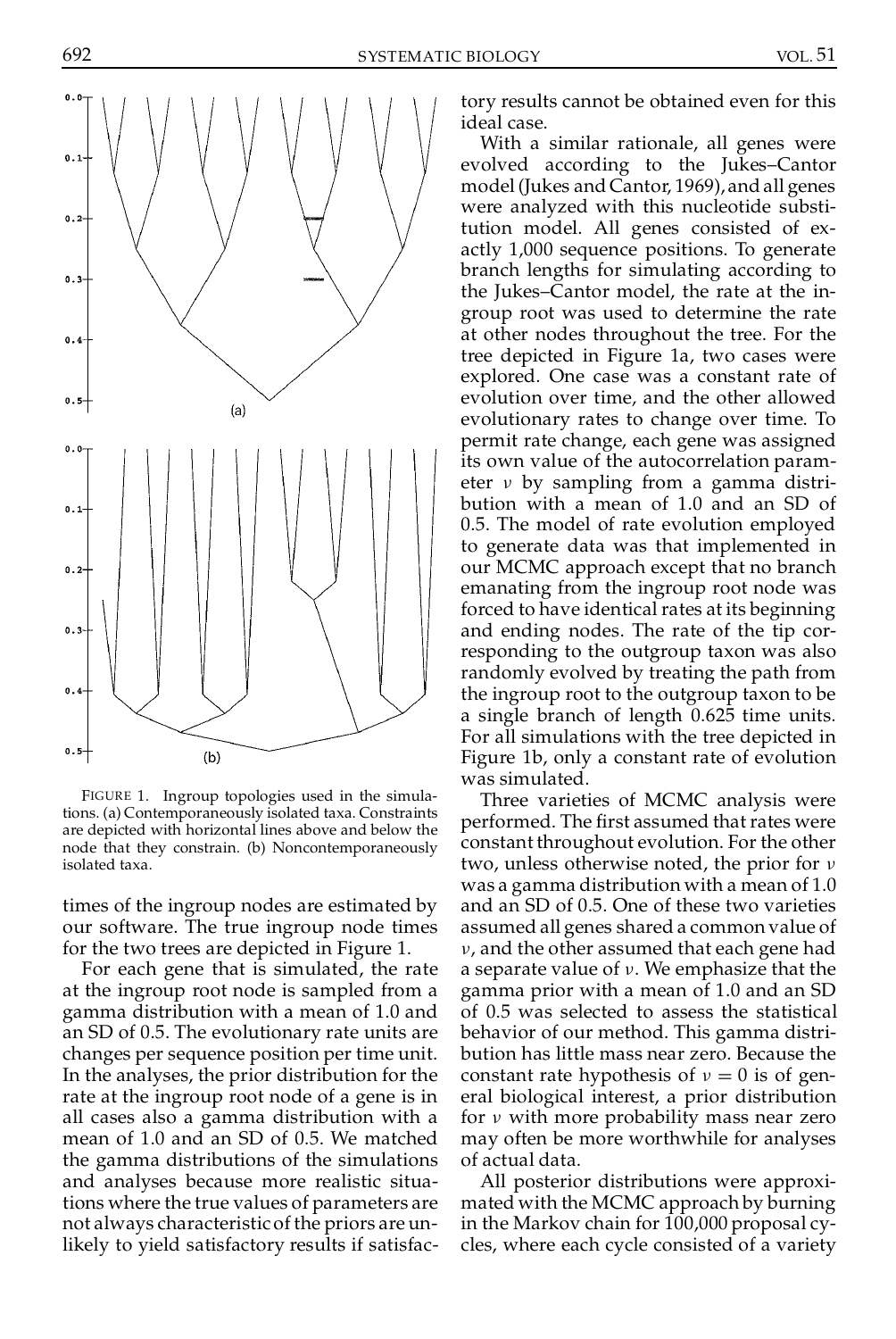of proposal steps (see Thorne et al., 1998; Kishino et al., 2001). Thereafter, the Markov chain was sampled after every 100 cycles until 10,000 total samples had been stored. Because prior distributions tend to be more diffuse than posterior distributions, the MCMC analyses employed more proposal cycles to approximate the prior distributions. The burn-in period for prior distribution approximations was 1,000,000 proposal cycles, and the Markov chain was then sampled every 1,000 cycles until 10,000 samples had been obtained.

The tree shown in Figure 1a is one of the best possible cases for our divergence timepriorbecause the timeintervalsbetween nodes on the tree are evenly spaced. The tree shown in Figure 1b has time intervals between nodes that are not as evenly spaced. Also, one of the 16 ingroup taxa shown in Figure 1b is sampled at an earlier time than are the other 15 ingroup taxa. This lack of contemporaneous sampling produces evolutionary rate information even in the absence of fossil data. Analyses of data generated according to the tree depicted in Figure 1b were not provided with any external information except the relative times at which the 16 ingroup taxa were sampled. In contrast, all analyses of data generated on the tree depicted in Figure 1a rely on the information that one particular node time is constrained to be in the interval from 0.2 to 0.3 time units. The true time of this constrained node is 0.25 time units, and the two constraints placed upon this node time are depicted in Figure 1a.

# *Parameter Identiability for Serial and Contemporaneous Sampling*

The widths of confidence intervals are generally expected to be halved if the amount of data is quadrupled. This relationship does not apply to credibility intervals generated by Bayesian analyses because these intervals are influenced both by the data and by the prior distribution. However, when the information in the data greatly exceeds the prior information, then the width of a credibility interval might typically be expected to be about halved when the amount of data is quadrupled because the prior typically has little influence when data are abundant. This pattern relating the width of the credibility

TABLE 1. Widths of 95% credibility intervals for the ingroup root time from data sets with different numbers of genes. Entries in the columns for 1, 2, 4, 8, 16, 32, and 64 genes are respectively the medians of 8, 8, 8, 8, 4, 2, and 1 different set of simulated data. For each row, the prior distribution for  $v$  is the distribution from which the true value of  $\nu$  for each simulated gene is sampled. Row A represents the tree shown in Figure 1a and a constant rate of evolution. Row B also represents the tree shown in Figure 1a, but here the value of  $\nu$  for each gene is sampled from a gamma distribution with a mean of 1.0 and an SD of 0.5. Row C represents the tree depicted in Figure 1b and a constant rate of evolution.

|       |             | No. genes |   |                                                    |    |     |    |
|-------|-------------|-----------|---|----------------------------------------------------|----|-----|----|
| Prior | $1 \quad 2$ |           | 4 | -8                                                 | 16 | 32. | 64 |
|       |             |           |   | A 1.66 0.221 0.197 0.188 0.177 0.165 0.138 0.114   |    |     |    |
|       |             |           |   | B 1.71 0.326 0.237 0.216 0.179 0.157 0.137 0.103   |    |     |    |
|       |             |           |   | $C$ 4.20 0.133 0.114 0.072 0.054 0.033 0.024 0.017 |    |     |    |

interval and the amount of data is not observed in row A and row B of Table 1.

The unusual behavior in Table 1 can be understood by remembering the fundamental confounding of rates and times that arises when sequences are compared. The only information that the MCMC analysis is provided to separate rates and times stems from the prior distribution on rates and times. Especially important for separating rates and times in these analyses is the fact that a node with true time 0.25 is constrained to have a time that is between 0.2 and 0.3 (Fig. 1a). When a constantrate of evolutionis both true and assumed, the ratio of the time from the tips to the constrained node relative to the time from the tips to the ingroup root (i.e., the relative time of the constrained node) will be increasingly well estimated as the number of genes employed to estimate this ratio increases. The true value of the relative time of the constrained node is 0.5, but even a perfectly estimated relative time for the constrained node does not lead to exact estimation of the root time. Knowledge that the relative time of the constrained node is exactly 0.5 allows the interval from 0.2 to 0.3 for the actual time of the constrained node to be converted to an interval from 0.4 to 0.6 for the time of the ingroup root, but more accurate estimation of the ingroup root time could only occur through other information in the prior. Without the prior, no amount of sequence data will allow perfect separation of rates and times here. In other words, even an entire genome (or an infinite number of genes) could not overcome the fossil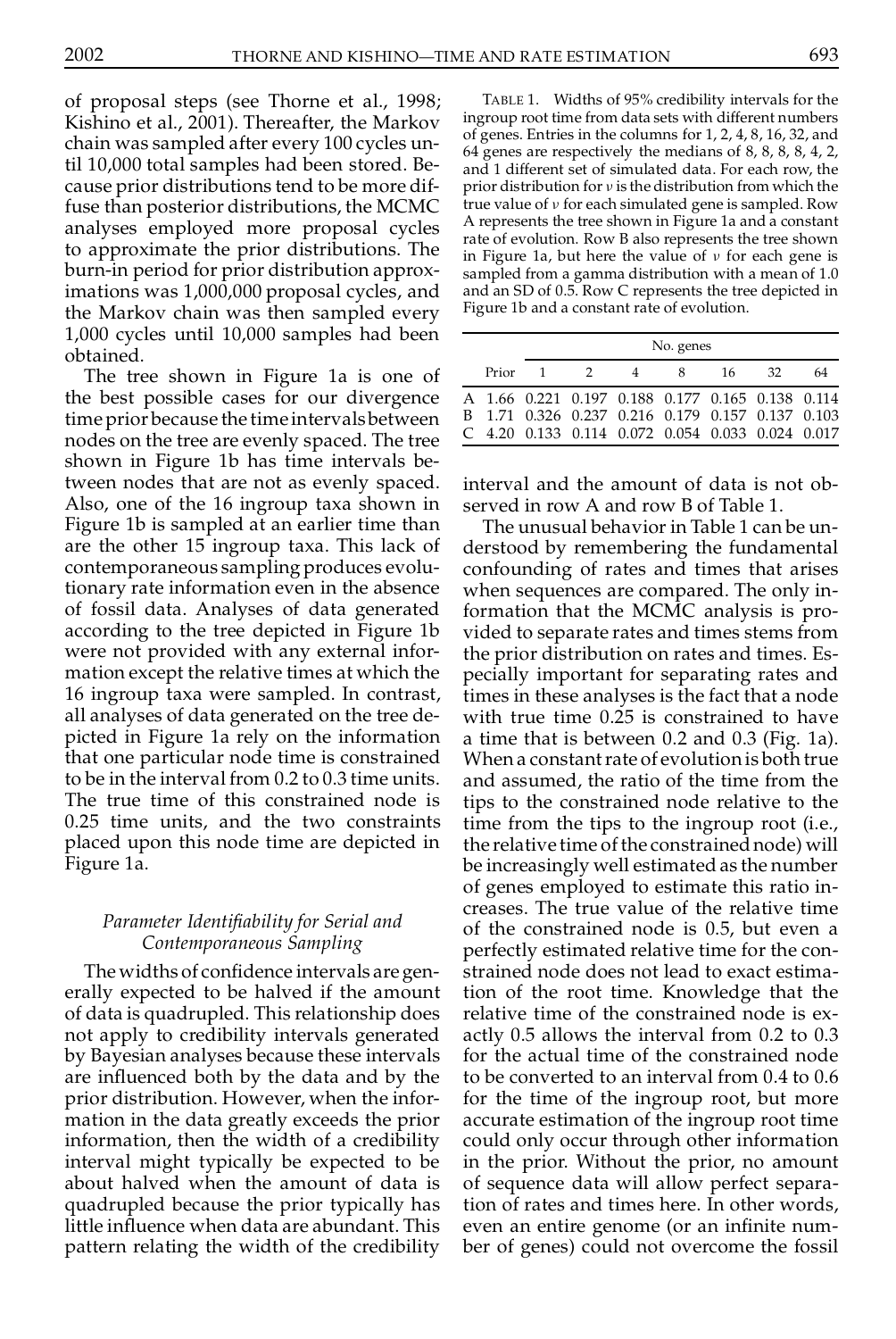uncertainty and lead to exact estimation of divergence times here.

This example illustrates the crucial nature of fossil information for estimating divergence times with molecular sequence data. Sequence data cannot surmount uncertainty stemming from the inability of the fossil record to perfectly date an internal node. Too often when dating divergence times, the importance of collecting large molecular data sets is heavily stressed and the collection and summary of fossil information is an afterthought. Channeling extra effort into fossil information may frequently be much more worthwhile for estimating divergence times than is acquiring more sequence data.

A notable exception to the rule that molecular data cannot eliminate divergence time uncertainty without fossil information is the case of serially sampled data. With serially sampled data, the isolation dates of sequences provide the means for calibration of the rate of evolution. Row  $C$  of Table 1 enables a contrast between the results for the contemporaneously isolated taxa of the tree shown in Figure 1a and the results for serially sampled taxa of the tree shown in Figure 1b. The width of the 95% credibility interval for the ingroup root time for row C does seem to be roughly halving as the amount of data quadruples. With an infinite number of genes, the width of the credibility interval corresponding to row C should approach zero. Noncontemporaneous sample information is akin to a fossil that could perfectly date one internal node on a tree. For this reason, the asymptotic behavior of divergence time estimation from serially sampled data should be superior to that from

contemporaneous taxon sampling with uncertain fossil evidence.

This superiority of serially sampled data over uncertain fossil evidence is predicated on having exact isolation dates for serially sampled data. For viral data, these isolation dates are typically known. In other situations, DNA may be isolated from biological material with an unknown date of origin. In these situations, the uncertainty regarding the date of origin of the material will make the asymptotic behavior of divergence time estimation from serially sampled data qualitatively similar to estimation from contemporaneous sampling with uncertain fossil evidence.

## $E$  *Effects* of *Prior Specification* on *Divergence Time Estimates*

Table 2 illustrates that performance of the multigene divergence time estimation procedures is relatively good when the analysis assumptions match the process that generated the data. When rates are constant and when constancy is assumed, the posterior means of the divergence time estimates for the ingroup root are close to their true value of 0.5 (see row A and row C, Table 2). Although the true value is outside the 95% credibility for the constant rate analysis of row C, the true and estimated values are still very close for this case.

Row B of Table 2 shows that the constant rate assumption produced a good estimate of the true ingroup root time when rates actually did change over time. Our previous study of divergence time estimates based on single genes revealed that the constant rate

TABLE 2. Posterior means (95% credibility intervals) for ingroup root times with data sets of 64 genes. The true ingroup root time is 0.5. Columns correspond to different analysis assumptions. Rows A and B had true times shown in the tree of Figure 1a. Row A data were simulated with constant rates of evolution, whereas row B data were simulated by independently sampling a value of  $\nu$  for each gene from the gamma distribution with mean = 1.0 and  $SD = 0.5$ . Row C had true times shown in the tree of Figure 1b and data simulated with a constant rate of evolution.

|   | Individual $v^{\rm b}$     |                     |                     |                     |
|---|----------------------------|---------------------|---------------------|---------------------|
|   | Constant rate <sup>a</sup> | $SD = 0.5$          | $SD = 1.0$          | Shared $v^c$        |
| А | 0.527(0.467, 0.581)        | 0.388(0.378, 0.399) | 0.431(0.394, 0.479) | 0.520(0.463, 0.578) |
| B | 0.485(0.472, 0.510)        | 0.500(0.451, 0.554) | 0.491(0.437, 0.550) | 0.466(0.414, 0.529) |
| C | 0.487(0.479, 0.496)        | 0.478(0.468, 0.489) | 0.492(0.483, 0.502) | 0.487(0.479, 0.496) |

<sup>a</sup>The prior distribution did not allow rates to change over time.

<sup>b</sup>Each of the 64 genes have a separate value of v. Entries in the SD = 1.0 column correspond to gamma prior distributions for v with mean = 1.0 and SD = 1.0.<br>
<sup>c</sup>All 64 genes share a common value of v. Entries in this co

for  $\nu$  with mean = 1.0 and SD = 0.5.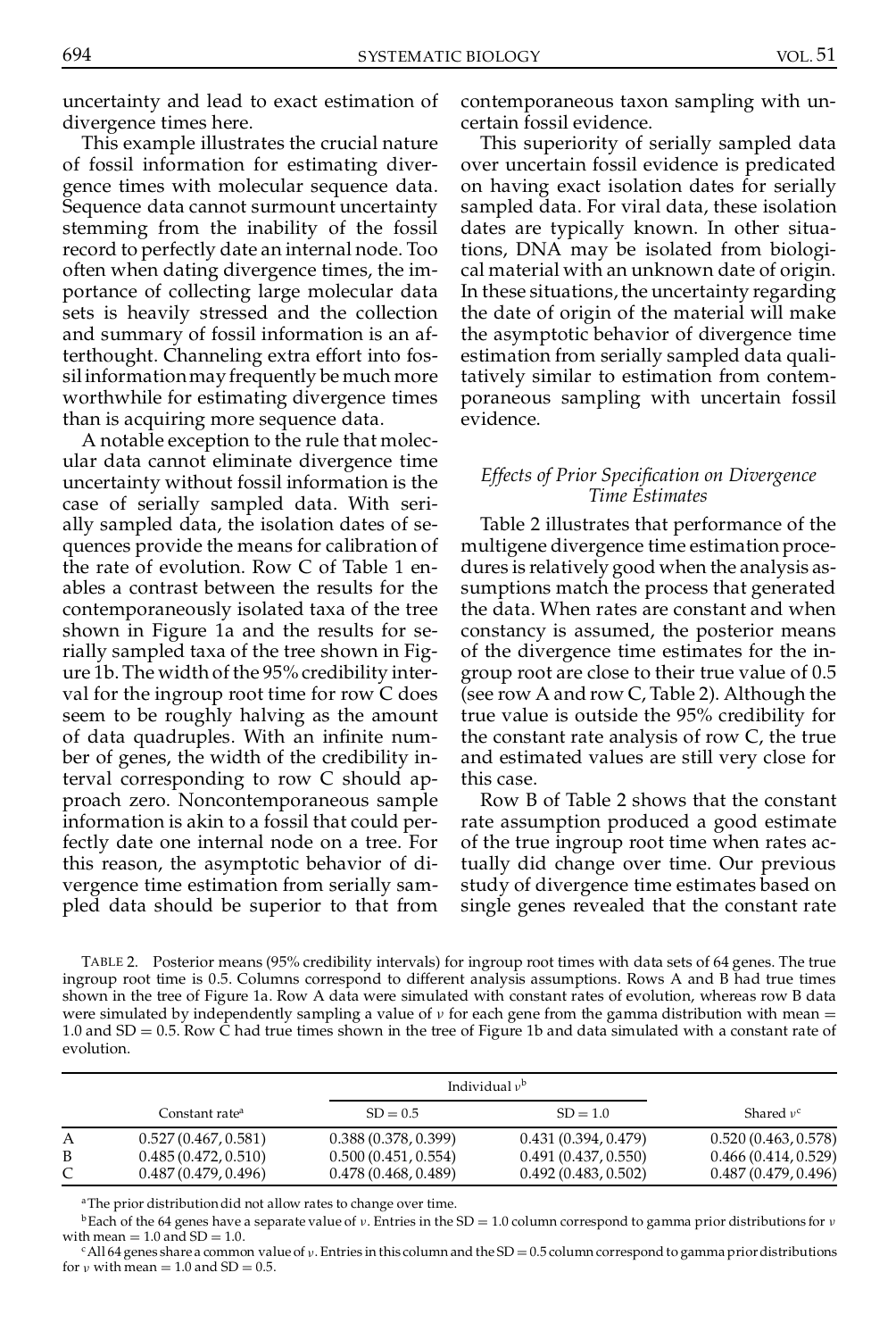assumption often produced poor estimates of divergence times (Kishino et al., 2001).The constantrate estimatewas good here for multilocus data possibly because rate variation was not simulated so as to occur in a correlated fashion among genes. Lineage effects that cause all rates to tend to increase or to decrease on certain branches of the tree may prove more problematic for the constant rate assumption with multigene data. The 95% credibility interval for the ingroup root time when rates actually varied over time (i.e., row B) is more narrow when rates are forced to be constant than when rate variation assumptions match the truth. This coincides with expectations that the constant rate analyses result in divergence time uncertainty being underestimated when rates actually do vary. When rate variation over time is more extreme, the assumption of a constant rate of evolution does not yield good estimates of divergence times even when multiple genes are employed to estimate divergence times (Fig. 2).

Beyond the fact that rates of evolution do change, there is little knowledge of the na-



FIGURE 2. Divergence time estimates when rates vary over time but constant rates are assumed. A total of 64 data sets were simulated according to the tree of Fig ure 1a. Each of the 64 genes had a separate value of  $\nu$  that was sampled from a gamma distribution with mean  $= 2$ and  $SD = 2$ . The MCMC analysis was done with a prior forcing  $v = 0$  for all genes. Thin lines show the true tree topology and node times. Constraints are depicted with heavy horizontal lines above and below the node that they constrain. Posterior mean estimates of node times are indicated with shaded horizontal lines that are centered above or below the relevant nodes. Shaded vertical lines represent the 95% credibility intervals for node times.

ture of this rate variation. Consequently, an unrealistic prior distribution for the autocorrelation parameter is a serious possibility. Because posterior distributions are compromises between prior distributions and data, the more general approach of having a separate prior distribution for the autocorrelation parameter of each gene is liable to lead to posterior distributions that are heavily weighted toward the possibly unrealistic prior distributions. In contrast, the posterior distribution for an autocorrelation parameter that is shared among the genes is expected to be more heavily weighted toward the data than toward an unrealistic prior.

We believe this effect explains the entry seen in row A of Table 2, where the truth was a constant rate but the assumption was that each of the 64 genes possessed its own value of  $\nu$  and where the prior for  $\nu$  had a mean of 1:0 and an SD of 0:5. This scenario yielded a narrow 95% credibility interval for the ingroup root time that was centered far from the true value of 0:5. The problem seems to be that each gene had a value of  $\nu$  with a prior that was mainly concentrated around large amounts of expected change. Because node times are shared by all 64 genes and because less rate variation is expected during short periods of evolution than during long periods of evolution, branchlength estimates that do not deviate much (or at all) from a molecular clock can be explained either with a high rate of evolution at the root node and a short time duration of evolution or with the unlikely event (according to the prior) that all 64 genes happened to have values of  $\nu$ that were close to zero and therefore far from their prior. The posterior mean of the ingroup root time and the narrow credibility interval for this scenario are close to 0.4 because an internal node was constrained to have a time exceeding 0.2, and this constrained node happens to represent half the time from the tips to the root. Without this constraint, the posterior mean for the ingroup root time is likely to have been even smaller. Having a prior for  $\nu$  with a large standard deviation produced a better but still overly low estimate for the ingroup root time for the case of row A in Table 2. In actual data analyses, little prior information regarding rate change for a gene may exist, and therefore a large standard deviation in the prior for  $\nu$  may be advisable.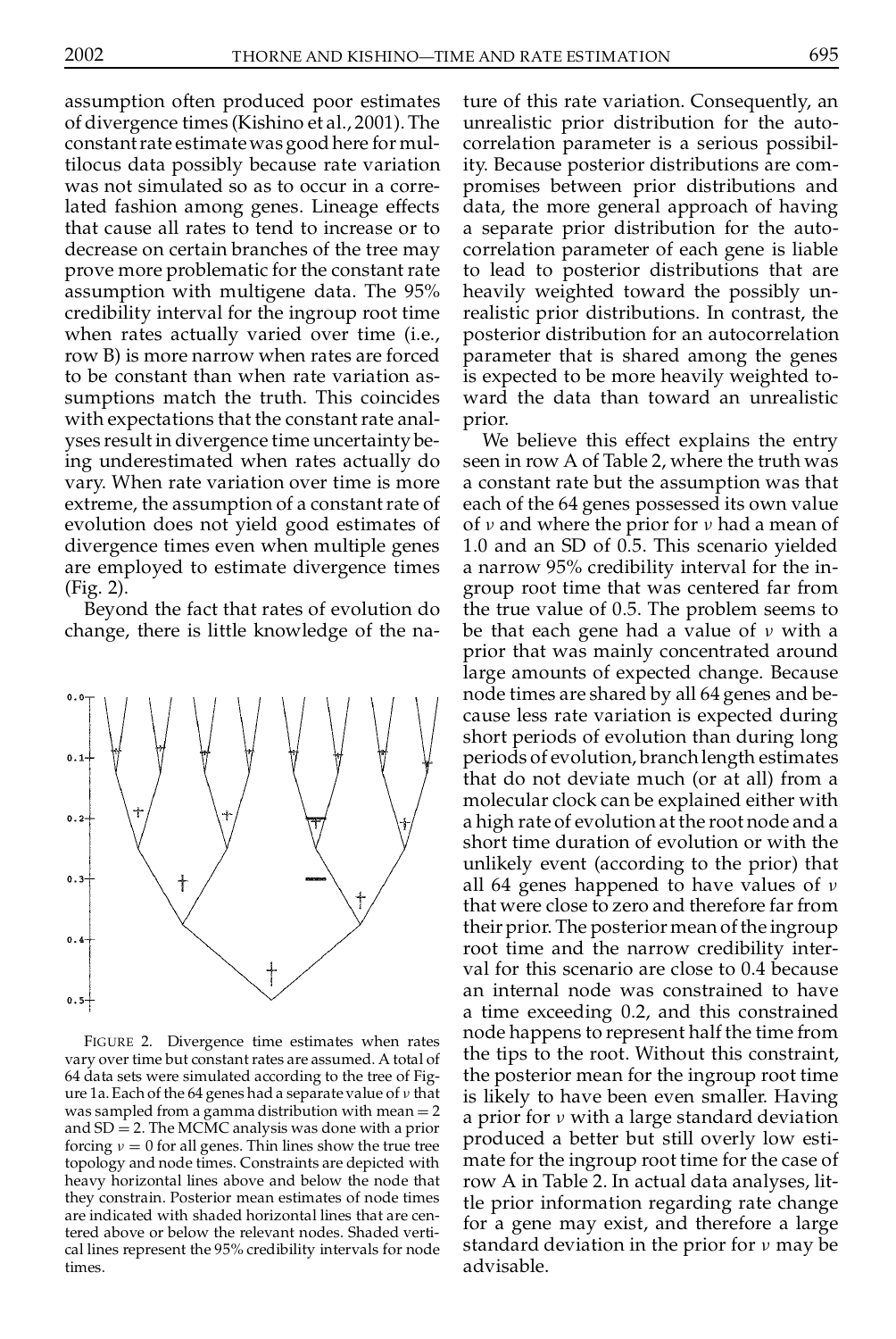In frequentist statistics, trade-offs between the number of parameters in a model and fit to the data are necessary to avoid overparameterization. The Bayesian framework is not immune to this sort of trade-off. The Bayesian compromise is between the fit of the model and how highly dimensional and diffuse is the prior. For each of the middle two columns in Row A of Table 2, examination reveals that the 64 posterior means for  $\nu$  were all much less than the prior means (data not shown). The unrealistic nature of the prior distributions for  $\nu$  could have been detected via their posteriors, and this detection would have pointed to potential problems in divergence time estimates.

Although the absolute times for these entries in row A of Table 2 were poorly estimated, the ratio of the time from a tip to the node of interest and the time from the tip to the ingroup root can also be considered. We refer to such ratios as relative times. In our experience, an unrealistic prior distribution for  $\nu$  is likely to yield poor posterior estimates of absolute times, but estimates of relative times are more robust (e.g., see Fig. 3). Relative rates can be well estimated even when absolute rates are poorly estimated because of unrealistic prior distributions.



FIGURE 3. Estimated relative times when the truth is a constant rate of evolution but genes have separate  $\nu$  values with a gamma prior that has mean = 1.0 and  $SD = 0.5$ . Relative times for the relevant entry of row A in Table 2 are depicted. Thin lines show the true tree topology and node times. Posterior mean estimates of relative times are indicated with shaded horizontal lines. Shaded vertical lines show the estimated 95% credibility intervals for relative node times.

### *Detecting Correlated Changes in Evolutionary Rates Among Genes*

Estimation of divergence times is not the only application of our model of rate evolution to multigene data sets. Because posterior distributions for evolutionary rates among genes and over time can be approximated, our approach and future modifications can be employed in comparative genomic studies. One important question is how much rate variation can be attributed to locus effects, lineage effects, and locus by lineage interactions (see Muse and Gaut, 1997). The posterior distribution of rates over time and among genes provides a basis for addressing this question. To date, we have mainly concentrated on investigating whether evolutionary rate changes of two genes are positively correlated over time. A positive correlation implies that the portions of an evolutionary tree on which one gene is slowly evolving tend to be the portions on which the other gene is slowly evolving. A reasonable and robust summary statistic for measuring this correlation could be calculated by ranking the posterior means of node rates from low to high for one gene and then determining the correlation between these ranks and the corresponding ranks for the other gene. When calculating this rank correlation statistic, we do not include the ingroup root node because our implementation forces it to have the same rate as one of the nodes that it is connected to by a branch. To evaluate the null hypothesis of uncorrelated rate changes over time among the two genes, the distribution of this rank correlation statistic under this null hypothesis needs to be determined. Because of the autocorrelation of rates in our model, the rate for a gene at one node will be dependent on the rate for the gene at other nodes on the tree. For this reason, conventional tests of association that employ the rank correlation coefficient must be avoided here.

To approximate the distribution of the rank correlation coefficient under the null hypothesis, we exploit the symmetry inherent in our model of rate evolution. Specifically, the model assumes that given the rate at the beginning of a branch, the logarithm of the rate at the end of the branch will have a normal distribution. Because normal distributions are symmetric about their mean, a value exceeding the mean by a certain amount has the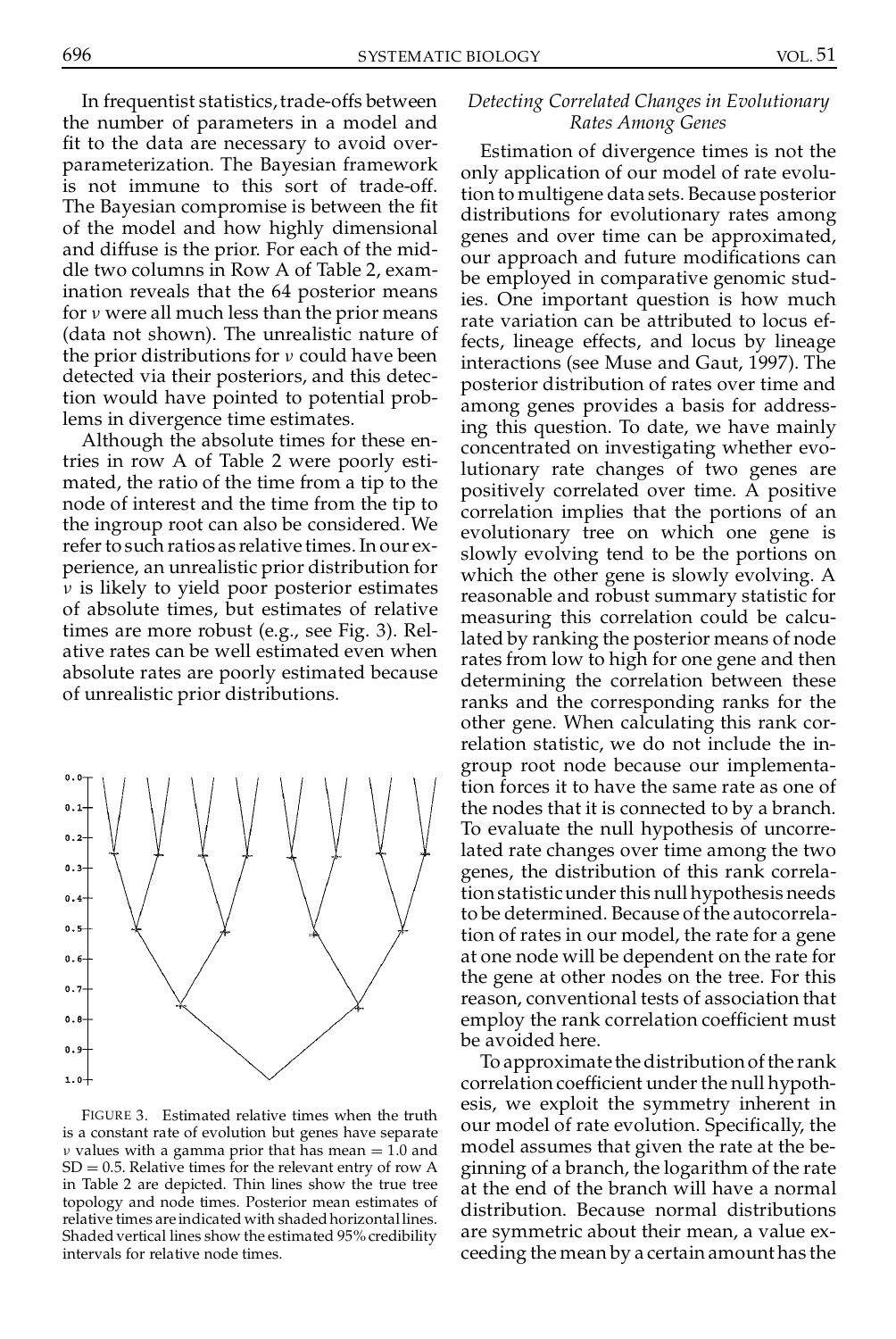sameprobability density as a value below the mean by the same amount.Therefore, thedifference between the logarithm of the rate at the end of the branch and its expected value has the same probability density as it would if it had the same magnitude but opposite sign. We refer to this difference as the deviation for a branch. We estimate the deviations for branches from the posterior means of the node rates and times. For node *i*, *R<sup>i</sup>* is the estimated posterior mean rate and *T<sup>i</sup>* is the estimated posterior mean time. The parental node of node  $i$  is  $p_i$ . The deviation for the branch that ends at node *i*is then equal to  $log(R_i) - E[log(R_i) | log(R_{p_i}), T_i, T_{p_i}]$ . For simplicity, other parameters that are conditioned upon in the above expectation are omitted.

Our approach relies on the fact that the estimated deviation for a branch and a deviation of the same magnitude but opposite sign are equally likely a priori. We use this fact to generate random assignments of rates to nodes. These random assignments are made in such a way as to be independent among genes but to preserve the autocorrelation of rates at different nodes for the same gene. After eachrandomassignmentismade, the rank correlation statistic is calculated. By making random assignments of rates to nodes many times, the distribution of our test statistic under the null hypothesis can be approximated.

The rate assigned by our randomization procedure to node *i* for a gene of interest is denoted  $R_i^*$ . The root node is referred to as node 0, and its rate is  $R_0$ . The process for determining the  $R_i^*$  values begins at the ingroup a root node by setting  $R_0^* = R_0$  and proceeds toward the tip nodes.

As mentioned earlier, our implementation analyzes data by constraining one branch that emanates from the ingroup root to have the same rate at its beginning and ending nodes. Likewise, our randomization procedure assigns the same rate to the beginning and ending nodes of this branch. For other nodes, the assigned rate of a node depends on the rate assigned to its parental node and on the deviations estimated from the posterior means of the node rates and times.Withprobability 0.5,a node is assigned  $E[log(R_i^*)|log(R_{p_i}^*)$ ,  $T_i$ ,  $T_{p_i}]$  plus the estimated times deviation for the branch separating the node and its parental node. Otherwise, the node is assigned  $E[log(R_i^*)|log(R_{p_i}^*), T_i, T_{p_i}]$  minus

the estimated deviation for the branch. This means that Node  $i$  ( $i \neq 0$ ) has a rate assigned by

$$
log(R_i^*)
$$
  
=  $E[log(R_i^*)|log(R_{p_i}^*), T_i, T_{p_i}] + H_i(log(R_i))$   
-  $E[log(R_i)|log(R_{p_i}), T_i, T_{p_i}]$ ),

where *H<sup>i</sup>* is a random variable that takes the value 1 with probability 0.5 and the value  $-1$ with probability 0.5.

#### LAND PLANT DATA

The multigene analysis methodology is illustrated with a data set of land plant sequences that was collected and studied by Nickrent et al. (2000). Four genes were included in this data set: 1,351 aligned positions from the *rbc*L locus encoded by the chloroplast, 1,480 alignment positions of 16S ribosomal DNA (rDNA) from the chloroplast genome, 1,720 aligned positions from the 18S rDNA of the nuclear genome, and 1,544 aligned positions from the 19S rDNA of the mitochondrial genome. Thirty taxa, 2 outgroup green algal species and 28 ingroup land plant taxa, were represented in these data. All taxa were present for all genes, with the exception that the *Selaginella* sequence was absent from the 19S rDNA data.

We adopted the tree topology that was reconstructed by Nickrent et al. (2000) by combining the data from the four genes and then applying parsimony. This topology was inferred by ignoring transitions at the thirdcodon position of the *rbc*L locus. To estimate branch lengths of each gene, a discretized gamma distribution for rate heterogeneity of sites (Yang, 1994) was used in conjunction with the Felsenstein 1984 model of nucleotide substitution (see Felsenstein, 1989). The parameter that determines the amount of rate heterogeneity among sites was separately estimated with the PAML software (Yang, 1997) for each gene.

The prior distribution of divergence times along with the constraints on node times are depicted in Figure 4a. These constraints and times were based on those employed in previous work (Sanderson, 1997). After inspecting the branch length estimates from the four gene data sets, the evolutionary rate at the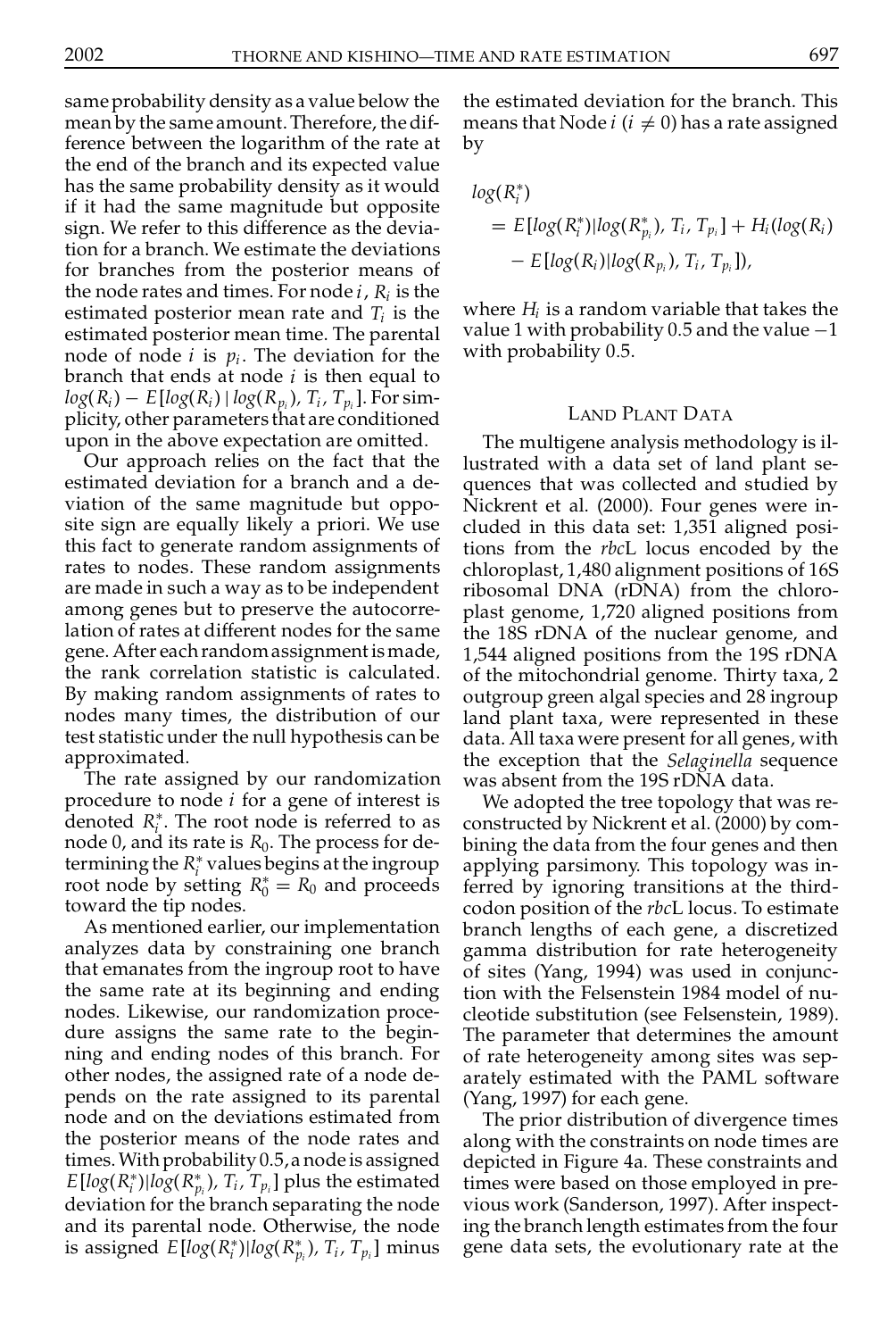root node was given a gamma prior distribution with mean and standard deviation both equal to  $0.02$  substitutions at the average site per 100 million years. The motivation for choosing this prior was to obtain a distribution for the root rate that was simultaneously reasonable and relatively diffuse. For those analyses where the rate of evolution was al-

lowed to change over time, the autocorrelation parameter was given a gamma prior distribution with a mean of 0.5 and an SD of 0.5. Here, the units of  $\nu$  represent the accumulated variance per 100 million years in the logarithm of the rate of evolution per 100 million years. This prior for  $\nu$  was selected rather arbitrarily to be diffuse and to allow for the



FIGURE 4. Divergence time estimates based on the land plant data. Time units are hundreds of millions of years. Constraints are heavy horizontal lines centered above or below the node that they constrain. Shaded vertical lines passing through a node represent 95% credibility intervals for the node. Posterior mean estimates are indicated with shaded horizontal lines. (a) Prior distribution. (b) 16S rDNA analysis. (c) 18S rDNA analysis. (d) 19S rDNA analysis. (e) *rbc*L analysis. (f) Multigene analysis with constant rate assumption. (g) Multigene analysis with each gene having its own value of  $\nu$ .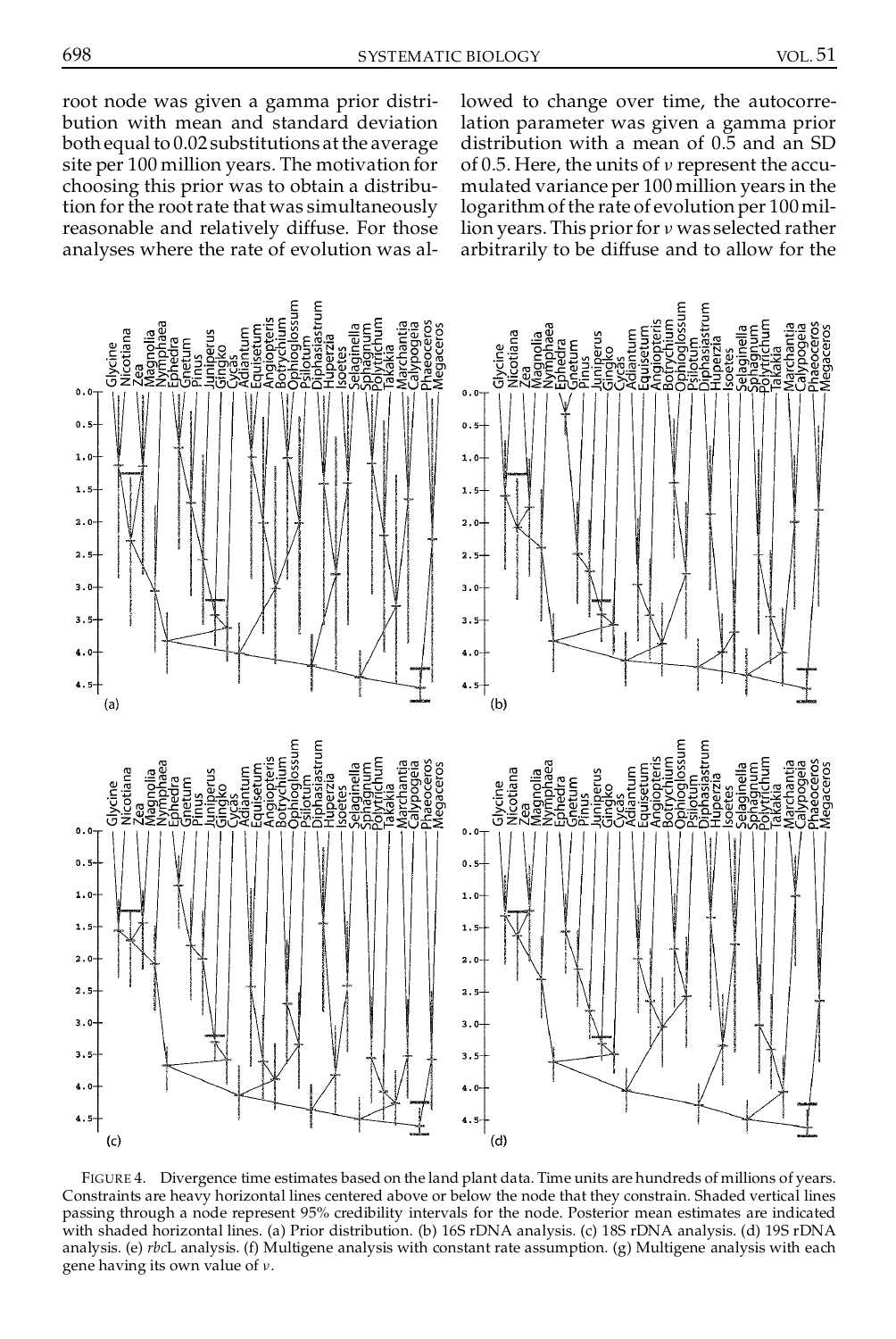

FIGURE 4. (Continued).

possibility that a gene may have a high probability of experiencing a very large amount of rate variation over time.

 $2.1$  $3.1$  $3.5$  $4.0$  $4.5$ 

 $(g)$ 

Divergence times were estimated separately for each of the four single gene data sets and by combining the four genes. Combined analyses were performed with each gene having a separate  $\nu$  value, with all genes sharing a common value of  $\nu$ , and with  $\nu = 0$ for all genes. The cases where  $\nu$  was not forced to be zero indicate that these four genes seem tobe experiencing a largeamount of rate variation over time (Table 3), but there does not seem to be enough information in the data to obtain an accurate estimate of  $\nu$ .

Overall, the divergence time estimates from single gene analyses when rates were allowed to vary (Figs. 4b–e) were similar for most nodes, but there are some notable exceptions. The same pattern emerges when the divergence time estimates from the multigene analyses are compared for the scenarios with a constant rate (Fig. 4f) and with different  $\nu$  values for different genes (Fig. 4g). The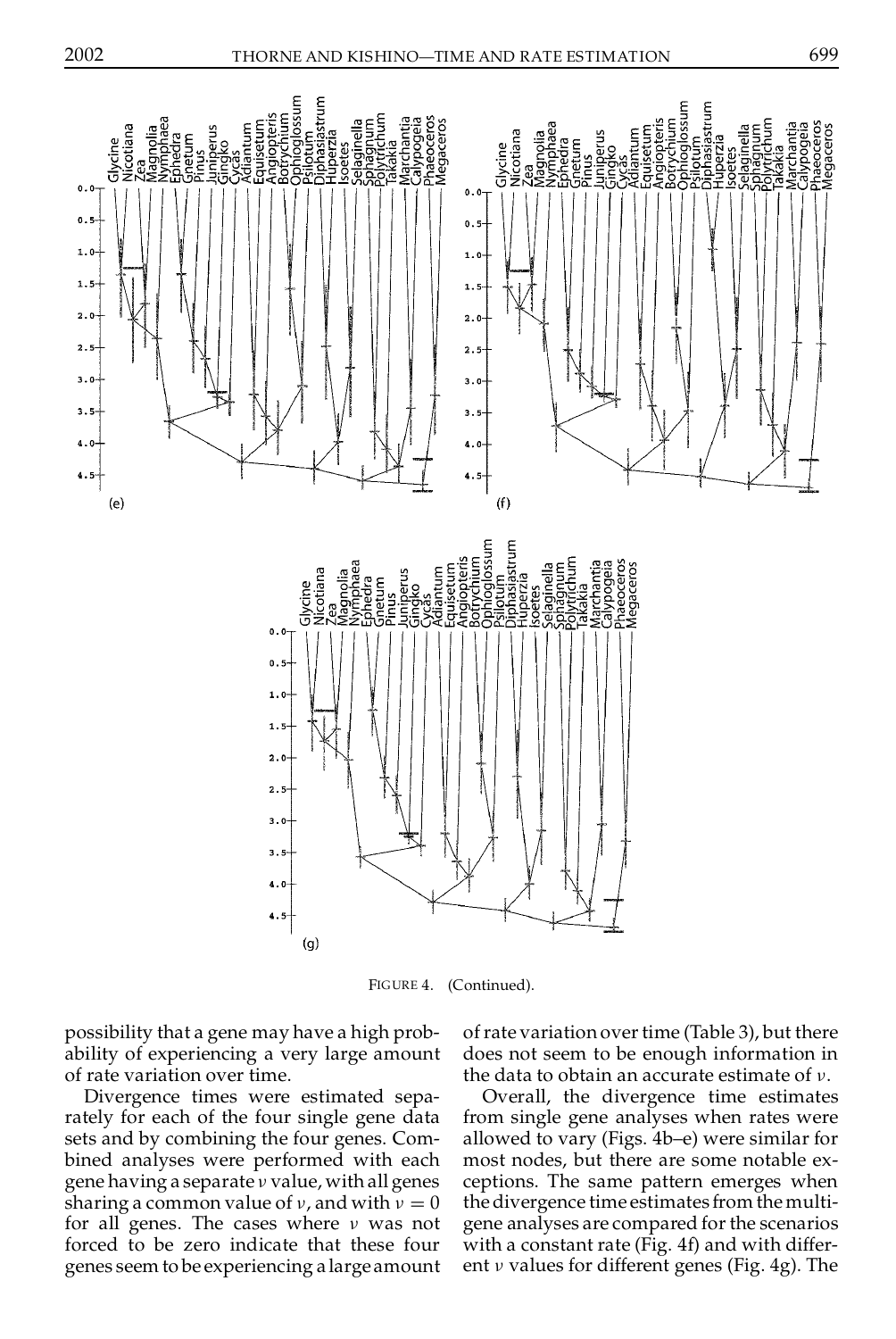TABLE 3. Posterior means and 95% credibility intervals of  $\nu$ . In each analysis, the prior for  $\nu$  was a gamma distribution with mean 0.5 and standard deviation 0.5.

|              | Combined gene    | Single gene      |
|--------------|------------------|------------------|
| Prior        | 0.48(0.01, 1.76) |                  |
| 16S          | 1.06(0.54, 1.80) | 0.84(0.45, 1.41) |
| 18S          | 0.78(0.40, 1.35) | 0.80(0.36, 1.53) |
| 19S          | 1.67(0.96, 2.65) | 0.96(0.46, 1.73) |
| rbcL         | 0.82(0.42, 1.46) | 0.86(0.40, 1.59) |
| Shared $\nu$ | 1.23(0.86, 1.69) |                  |

The "Combined Gene" column represents the case where all 4 genes are analyzed together but individual genes are each given their own autocorrelation parameter. The "Single Gene" column represents the case where the genes are analyzed individually. The row labeled "Prior" shows the prior distribution for  $\nu$  as estimated by MCMC analysis. The final row shows the situation where all  $\acute{4}$  genes are analyzed together but are forced to share the same value of  $\nu$ .

estimated time since the common ancestor of the liverworts *Marchantia* and *Calypogeia* and the estimated time since the common ancestor of the gymnosperms *Ephedra* and *Gnetum* were especially variable among analyses. As expected, the credibility intervals are more narrow for the multigene analyses than for the single–gene analyses. Divergence times for the case where all genes share the same autocorrelation parameter  $\nu$  are not depicted here because they are very similar to those in Figure 4g.

Recently, a multigene approach assuming constant rates of evolution has been applied to estimating divergence times for fungi, plants, and animals (Heckman et al., 2001). This analysis yielded divergence time estimates for several nodes that are substantially earlier than previously believed; it produced an estimate of about 700 million years for the time since divergence of vascular plants and mosses.Because our analyses constrained the ingroup root to be no more than 475 million years old, our Bayesian approach could not possibly have estimated an age of 700 million years. As we have stressed, the constraints placed on node times play a central role in what divergence time estimates result. It would be interesting and probably computationallytractable to analyze thedata of Heckman et al. with an approach such as ours that does not assume rate constancyand that does not treat fossil information as simply providing calibration points.

Table 4 shows that correlations of rate change are positive for all pairwise comparisons involving the four genes. An attractive future topic would be to investigate whether

TABLE 4. Rank correlation coefficients between evolutionary rates of plant genes. Results are from the multigene analysis where each gene has a separate value of  $\nu$ . The numbers in parentheses are the proportion of times that the observed rank correlation coefficient was equaled or exceeded when the distribution of the cor relation statistic was approximated under the null hypothesis of independent rate changes among the two genes. The null distribution of this statistic was approximatedby independently sampling 1,000values with the method described in the text.

|                   | 18S          | 19S                          | rbcL                                         |
|-------------------|--------------|------------------------------|----------------------------------------------|
| 16S<br>18S<br>19S | 0.211(0.790) | 0.487(0.441)<br>0.506(0.246) | 0.625(0.074)<br>0.372(0.504)<br>0.530(0.335) |

positive correlations between these genes are mainly due to certain gene regions or are distributed throughout the genes. However, no statistically significant correlations of rate change are detected between pairwise comparisons of the four genes. A substantial amount of rate variation over time was inferred for each of the four genes in this analysis. A consequence of these large amounts of rate variation is that our test statistic tends to be positive even when the null hypothesis of independent rate evolution among genes is true. Because we expect that lineage effects are ubiquitous in molecular evolution, we are predisposed to believe that the lack of signicant correlations is attributable to a lack of power of our method to detect these correlations.

### DISCUSSION AND FUTURE DIRECTIONS

The method introduced here is designed for multilocus data where all genes share a common set of divergence times. Because differences of divergence times among genes may be substantial for many data sets, alternative methods would be of great interest. For data sets with small numbers of closely related taxa, methods that explicitly incorporate population genetic theory would be promising. For other data sets, statistical approaches that allow divergence times to vary among genes but still have some correlation structure among genes could be explored.

Future implementations of divergence time estimation procedures could explicitly allow for a priori dependence of evolutionary rates among genes. This sort of dependence structure could capture the possibility thatdifferent genes might share a tendency to change rates in the same direction on certain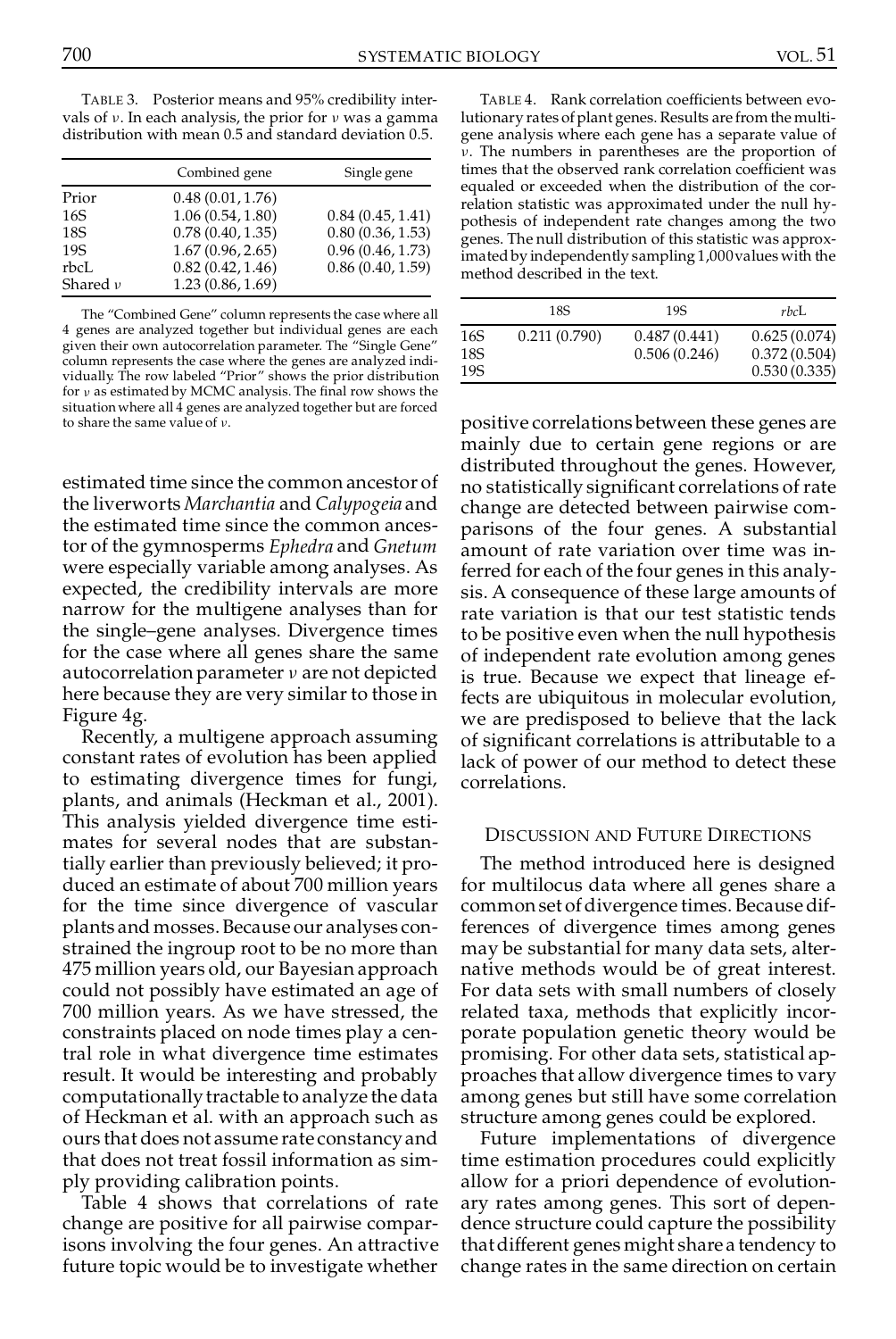branches because of factors common to all genes (e.g., a change in generation time on these branches). It may also be desirable to have the prior distribution reflect the possibility that certain factors affecting evolutionary rates may be specific only to those genes that are encoded by the same genome (e.g., nucleus, mitochondria, or chloroplast), those genes with products that physically interact, those genes in the same metabolic pathway, or those genes that have similar expression patterns. Although these potential factors responsible for correlated rates can be studied via theposterior distribution even if the prior does not incorporate dependencies, more biologically reasonable priors will undoubtedly lead to more informative analyses.

Systematists may be faced with choosing whether to do a multigene analysis by having a constant rate, by having a single shared value of  $\nu$  for all genes, or by having individual  $\nu$  values for each gene. We do not recommend constant rate analyses because they are unable to appropriately represent uncertainty in divergence time estimation. The question of when divergence time estimates obtained through constant rate analyses are biased remains unanswered. Both options for incorporating rate variation warrant exploration, and careful comparison between the prior and posterior distributions can shed light on potential problems in the analysis. It may also be helpful to add another level to our hierarchical model for  $\nu$ . In addition to the value of  $\nu$  for each gene and the prior for these  $\nu$  values, this extra level would be a hyperprior. The hyperprior would reflect uncertainty regarding the appropriate prior distribution for  $\nu$  values.

#### **ACKNOWLEDGMENTS**

We thank D. L. Nickrent for kindly providing the sequence data, M. Sanderson for advice on fossil con straints and plant phylogeny, and S. Muse for discussion. This manuscript also benefitted from comments by two anonymous reviewers. J.L.T. was supported by J.S.P.S. grant 13308013, NSF grant INT-990934, and NSF grant DEB-0089745. H.K. was supported by J.S.P.S. grants 12554037,13308013,and BSAR-497. Software written in the C language that implements these techniques can be obtained from J.L.T. (thorne@statgen.ncsu.edu).

### **REFERENCES**

DRUMMOND, A., R. FORSBERG, AND A. G. RODRIGO. 2001. The inference of stepwise changes in substitution rates using serial sequence samples. [Mol.](http://iris.ingentaselect.com/nw=1/rpsv/cgi-bin/linker?ext=a&reqidx=/0737-4038^28^2918L.1365[aid=3009292]) Biol. Evol. [18:1365–1371.](http://iris.ingentaselect.com/nw=1/rpsv/cgi-bin/linker?ext=a&reqidx=/0737-4038^28^2918L.1365[aid=3009292])

- DRUMMOND, A., AND A. G. RODRIGO. 2000. Reconstructing genealogies of serial samples under the as sumption of a molecular clock using serial–sample UPGMA. Mol. Biol. Evol. [17:1807–1815.](http://iris.ingentaselect.com/nw=1/rpsv/cgi-bin/linker?ext=a&reqidx=/0737-4038^28^2917L.1807[aid=3009293])
- FELSENSTEIN, J. 1989. PHYLIP—Phylogeny inference package (version 3.2). Cladistics [5:164–166.](http://iris.ingentaselect.com/nw=1/rpsv/cgi-bin/linker?ext=a&reqidx=/0748-3007^28^295L.164)
- HASTINGS, W. K. 1970. Monte Carlo sampling methods using Markov chains and their applications. [Biometrika](http://iris.ingentaselect.com/nw=1/rpsv/cgi-bin/linker?ext=a&reqidx=/0006-3444^28^2957L.97) 57:97–109.
- HECKMAN, D. S., D. M. GEISER, B. R. EIDELL, R. L. STAUFFER, N. L. KARDOS, AND S. B. HEDGES. 2001. Molecular evidence for the early colonization of land by fungi and plants. Science [293:1129–1132.](http://iris.ingentaselect.com/nw=1/rpsv/cgi-bin/linker?ext=a&reqidx=/0036-8075^28^29293L.1129[aid=2008930])
- HUELSENBECK, J. P., B. LARGET, AND D. L. SWOFFORD. 2000. A compound Poisson process for relaxing the molecular clock. Genetics [154:1879–1892.](http://iris.ingentaselect.com/nw=1/rpsv/cgi-bin/linker?ext=a&reqidx=/0016-6731^28^29154L.1879[aid=522863])
- HUELSENBECK, J. P., AND B. RANNALA. 1997. Maxi mum likelihood estimation of phylogeny using stratigraphic data. [Paleobiology](http://iris.ingentaselect.com/nw=1/rpsv/cgi-bin/linker?ext=a&reqidx=/0094-8373^28^2923L.174) 23:174–180.
- JUKES, T. H., AND C. R. CANTOR. 1969. Evolution of protein molecules, Pages 21–132 *in* Mammalian protein metabolism (H. N. Munro, ed.). Academic Press, New York.
- KISHINO, H., J. L. THORNE, AND W. J. BRUNO. 2001. Performance of a divergence time estimation method un der a probabilistic model of rate evolution. [Mol.](http://iris.ingentaselect.com/nw=1/rpsv/cgi-bin/linker?ext=a&reqidx=/0737-4038^28^2918L.352[aid=3009257]) Biol. Evol. [18:352–361.](http://iris.ingentaselect.com/nw=1/rpsv/cgi-bin/linker?ext=a&reqidx=/0737-4038^28^2918L.352[aid=3009257])
- KORBER, B., M. MULDOON, J. THEILER, F. GAO, R. GUPTA, A. LAPEDES, B. H. HAHN, S. WOLINSKY, AND T. BHATTACHARYA. 2000. Timing the ancestor of the HIV-1 pandemic strains. Science [288:1789–1796.](http://iris.ingentaselect.com/nw=1/rpsv/cgi-bin/linker?ext=a&reqidx=/0036-8075^28^29288L.1789[aid=1211654])
- LEITNER, T., AND J. ALBERT. 1999. The molecular clock of HIV-1 unveiled through analysis of a known transmission history. Proc. Natl. Acad. Sci. USA [96:10752–](http://iris.ingentaselect.com/nw=1/rpsv/cgi-bin/linker?ext=a&reqidx=/0027-8424^28^2996L.10752[aid=1211655]) [10757.](http://iris.ingentaselect.com/nw=1/rpsv/cgi-bin/linker?ext=a&reqidx=/0027-8424^28^2996L.10752[aid=1211655])
- METROPOLIS, N., A. W. ROSENBLUTH, M. N. ROSENBLUTH, A. H. TELLER, AND E. TELLER. 1953. Equations of state calculations by fast computing machines. J. Chem. Phys. [21:1087–1092.](http://iris.ingentaselect.com/nw=1/rpsv/cgi-bin/linker?ext=a&reqidx=/0021-9606^28^2921L.1087[aid=20274])
- MUSE, S. V., AND B.S. GAUT. 1997. Comparing patterns of nucleotide substitution rates amongchloroplastloci using the relative ratio test. Genetics [146:393–399.](http://iris.ingentaselect.com/nw=1/rpsv/cgi-bin/linker?ext=a&reqidx=/0016-6731^28^29146L.393[aid=3009294])
- NICKRENT, D. L., C. L. PARKINSON, J. D. PALMER, AND R. J. DUFF. 2000. Multigene phylogeny of land plants with special reference to bryophytes and the earliest land plants. Mol. Biol. Evol. [17:1885–1895.](http://iris.ingentaselect.com/nw=1/rpsv/cgi-bin/linker?ext=a&reqidx=/0737-4038^28^2917L.1885[aid=3009295])
- RAMBAUT, A. 2000. Estimating the rate of molecular evolution: Incorporating non–contemporaneous se quences into maximum likelihood phylogenies.[Bioin](http://iris.ingentaselect.com/nw=1/rpsv/cgi-bin/linker?ext=a&reqidx=/1367-4803^28^2916L.395[aid=3009296])formatics [16:395–399.](http://iris.ingentaselect.com/nw=1/rpsv/cgi-bin/linker?ext=a&reqidx=/1367-4803^28^2916L.395[aid=3009296])
- SANDERSON, M. J. 1997. A nonparametric approach to estimating divergence times in the absence of rate constancy. Mol. Biol. Evol. [14:1218–1232.](http://iris.ingentaselect.com/nw=1/rpsv/cgi-bin/linker?ext=a&reqidx=/0737-4038^28^2914L.1218[aid=522856])
- SANDERSON, M. J. 2002. Estimating absolute rates of molecular evolution and divergence times: A penalized likelihood approach. Mol. Biol. Evol. [19:101–](http://iris.ingentaselect.com/nw=1/rpsv/cgi-bin/linker?ext=a&reqidx=/0737-4038^28^2919L.101[aid=2283540]) [109.](http://iris.ingentaselect.com/nw=1/rpsv/cgi-bin/linker?ext=a&reqidx=/0737-4038^28^2919L.101[aid=2283540])
- SEO, T.-K., J. L. THORNE, M. HASEGAWA, AND H. KISHINO . 2002.A viral sampling design for estimating evolutionary rates and divergence times. [Bioinformat](http://iris.ingentaselect.com/nw=1/rpsv/cgi-bin/linker?ext=a&reqidx=/1367-4803^28^2918L.115[aid=3009297])ics [18:115–123.](http://iris.ingentaselect.com/nw=1/rpsv/cgi-bin/linker?ext=a&reqidx=/1367-4803^28^2918L.115[aid=3009297])
- THORNE, J. L., H. KISHINO , AND I. S. PAINTER. 1998. Estimating the rate of evolution of the rate of molecular evolution. Mol. Biol. Evol. [15:1647–1657.](http://iris.ingentaselect.com/nw=1/rpsv/cgi-bin/linker?ext=a&reqidx=/0737-4038^28^2915L.1647[aid=522859])
- WADDELL, P. J., Y. CAO, M. HASEGAWA, AND D. P. MINDELL. 1999. Assessing the Cretaceous superordinal divergence times within birds and placental mammals by using whole mitochondrial protein